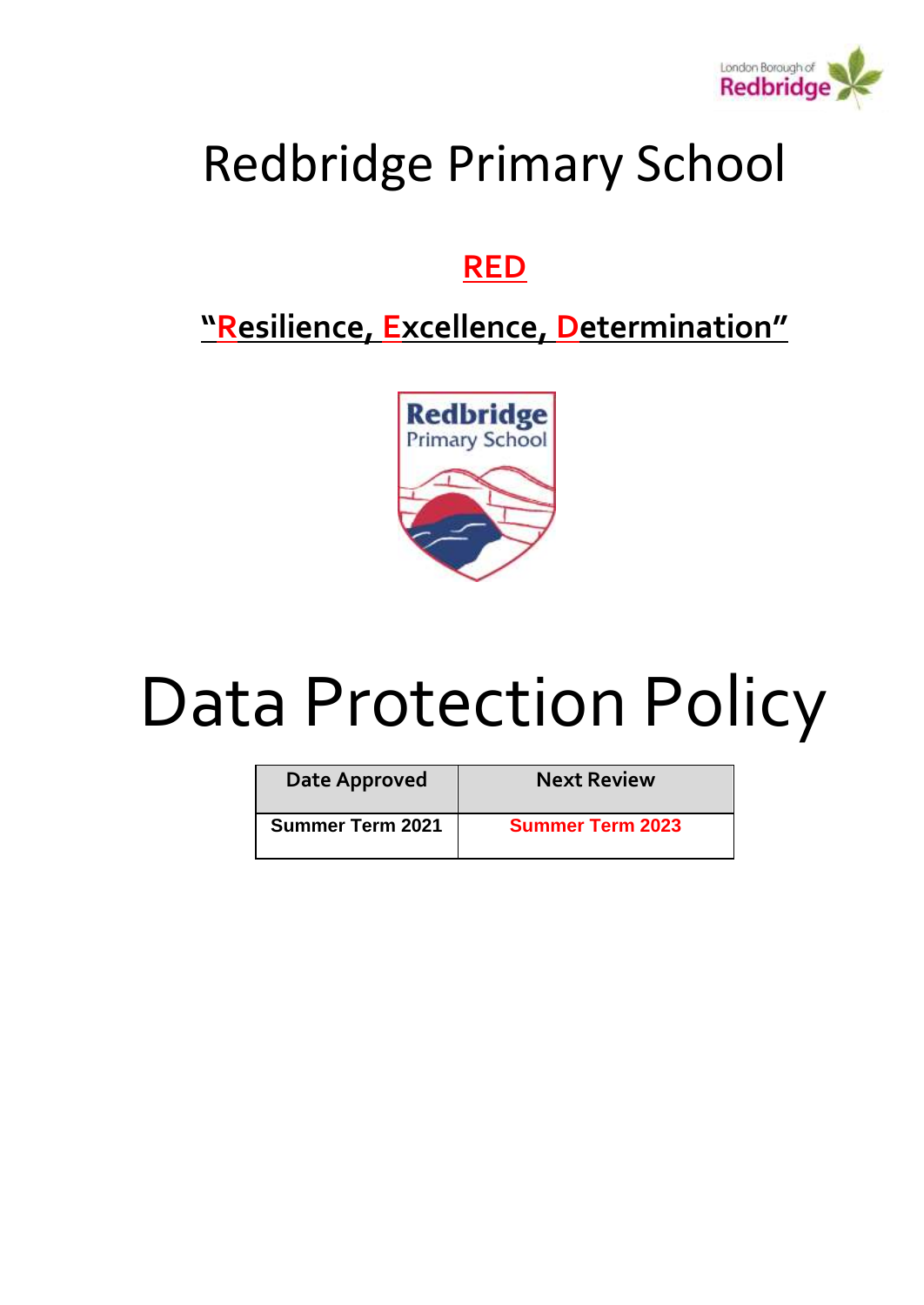### **Contents**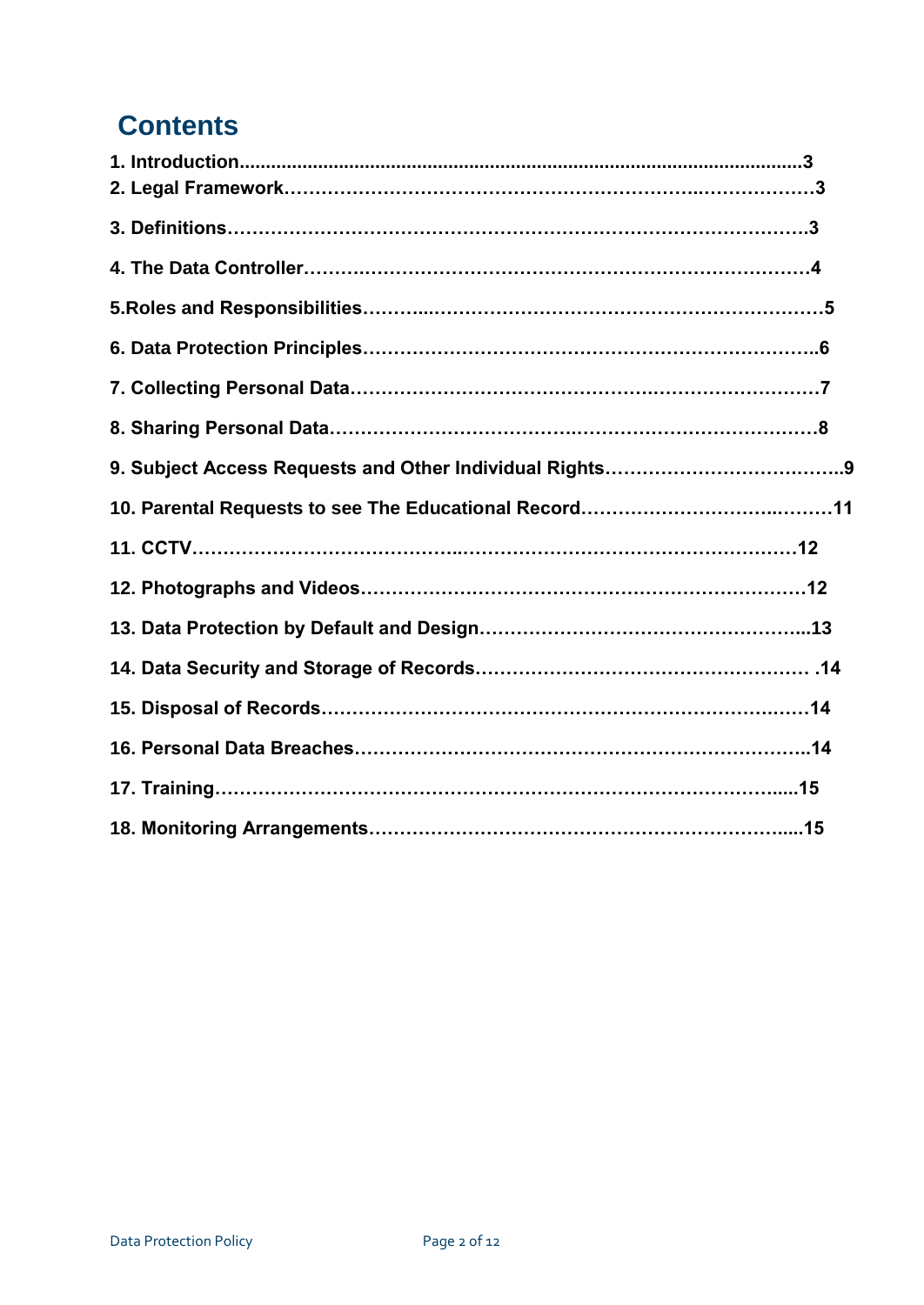#### <span id="page-2-0"></span>**1. Introduction**

Our school aims to ensure that all personal data collected about staff, pupils, parents, governors, visitors and other individuals is collected, handled, stored and processed in accordance with the [General Data Protection Regulation \(GDPR\)](http://data.consilium.europa.eu/doc/document/ST-5419-2016-INIT/en/pdf) and the expected provisions of the Data Protection Act 2018 (DPA 2018).

This policy applies to all users who handle information belonging to the school regardless of their work location i.e. on the school site, at home, remote or mobile working and applies to all personal data collected, handled, stored, transmitted or shared. It therefore includes information held electronically, on paper, or other physical media which is shared electronically, physically, orally or visually e.g. email, on paper, in a photograph, by telephone, presentation and/or video conferencing, etc.. (This list is not exhaustive).

#### **2. Legal Framework**

This policy meets the requirements of, but not limited to the GDPR and the DPA 2018. It is based on guidance published by the Information Commissioner's Office (ICO) on the [GDPR](https://ico.org.uk/for-organisations/guide-to-the-general-data-protection-regulation-gdpr/) and the ICO's [code](https://ico.org.uk/media/for-organisations/documents/2014223/subject-access-code-of-practice.pdf)  [of practice for subject access requests.](https://ico.org.uk/media/for-organisations/documents/2014223/subject-access-code-of-practice.pdf) [The Freedom of Information Act 2000](https://ico.org.uk/media/for-organisations/guide-to-freedom-of-information-4-9.pdf) , [The Freedom of](https://ico.org.uk/media/1168/fees_cost_of_compliance_appropriate_limit.pdf)  [Information and Data Protection \(Appropriate Limit and Fees\) Regulations 2004](https://ico.org.uk/media/1168/fees_cost_of_compliance_appropriate_limit.pdf) an[d The School](http://www.legislation.gov.uk/ukpga/1998/31/pdfs/ukpga_19980031_en.pdf)  [Standards and Framework Act 1998](http://www.legislation.gov.uk/ukpga/1998/31/pdfs/ukpga_19980031_en.pdf)

#### *It also meets the requirements of:*

- Th[e Protection of Freedoms Act 2012](https://www.legislation.gov.uk/ukpga/2012/9/part/1/chapter/2) when referring to the use of biometric data.
- The ICO's [code of practice](https://ico.org.uk/media/for-organisations/documents/1542/cctv-code-of-practice.pdf) for the use of surveillance cameras and personal information.
- In addition, this policy complies with regulation 5 of the Education (Pupil Information) [\(England\) Regulations 2005](http://www.legislation.gov.uk/uksi/2005/1437/regulation/5/made) (As amended in 2016), which gives parents the right of access to their child's educational record.
- The funding agreement and articles of association for Academies including Frees Schools.

| <b>Term</b>   | <b>Definition</b>                                                          |
|---------------|----------------------------------------------------------------------------|
| Personal data | Any information relating to an identified, or<br>identifiable, individual. |
|               | This may include the individual's:                                         |
|               | Name (including initials)<br>$\bullet$                                     |
|               | Identification number<br>$\bullet$                                         |

#### **3. Definitions**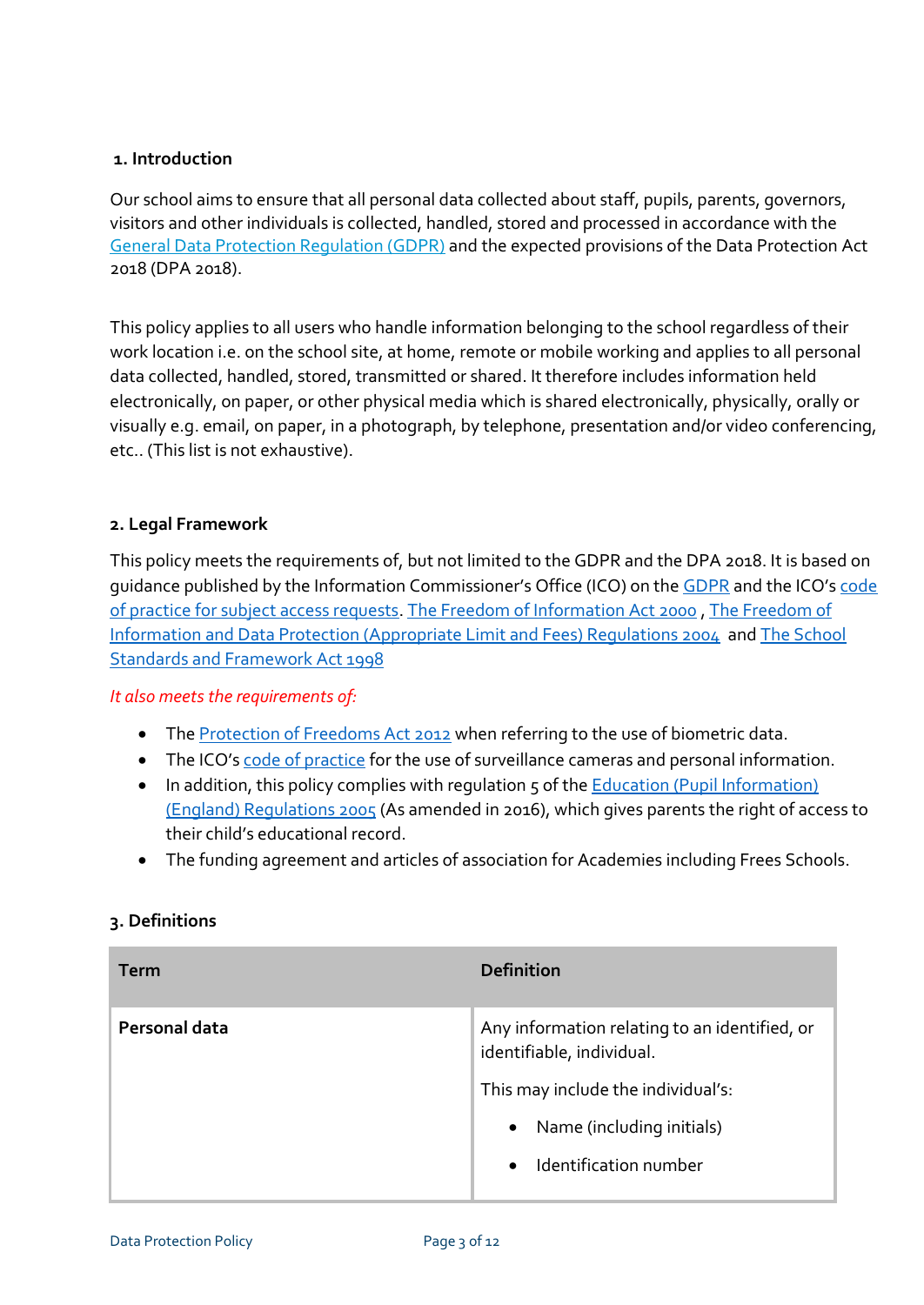|                                     | Location data<br>Online identifier, such as a username                                                                                                                                                                           |
|-------------------------------------|----------------------------------------------------------------------------------------------------------------------------------------------------------------------------------------------------------------------------------|
|                                     | It may also include factors specific to the<br>individual's physical, physiological, genetic,<br>mental, economic, cultural or social identity.                                                                                  |
| Special categories of personal data | Personal data which is more sensitive and so<br>needs more protection, including<br>information about an individual's:                                                                                                           |
|                                     | Racial or ethnic origin                                                                                                                                                                                                          |
|                                     | Political opinions                                                                                                                                                                                                               |
|                                     | Religious or philosophical beliefs                                                                                                                                                                                               |
|                                     | Trade union membership                                                                                                                                                                                                           |
|                                     | Genetics                                                                                                                                                                                                                         |
|                                     | Biometrics (such as fingerprints,<br>retina and iris patterns), where used<br>for identification purposes                                                                                                                        |
|                                     | Health - physical or mental                                                                                                                                                                                                      |
|                                     | Sex life or sexual orientation                                                                                                                                                                                                   |
| Processing                          | Anything done to personal data, such as<br>collecting, recording, organising, structuring,<br>storing, adapting, altering, retrieving, using,<br>disseminating, erasing or destroying.<br>Processing can be automated or manual. |
| Data subject                        | The identified or identifiable individual<br>whose personal data is held or processed.                                                                                                                                           |
| Data controller                     | A person or organisation that determines the<br>purposes and the means of processing of<br>personal data. (School)                                                                                                               |
| Data processor                      | A person or other body, other than an<br>employee of the data controller, who<br>processes personal data on behalf of the                                                                                                        |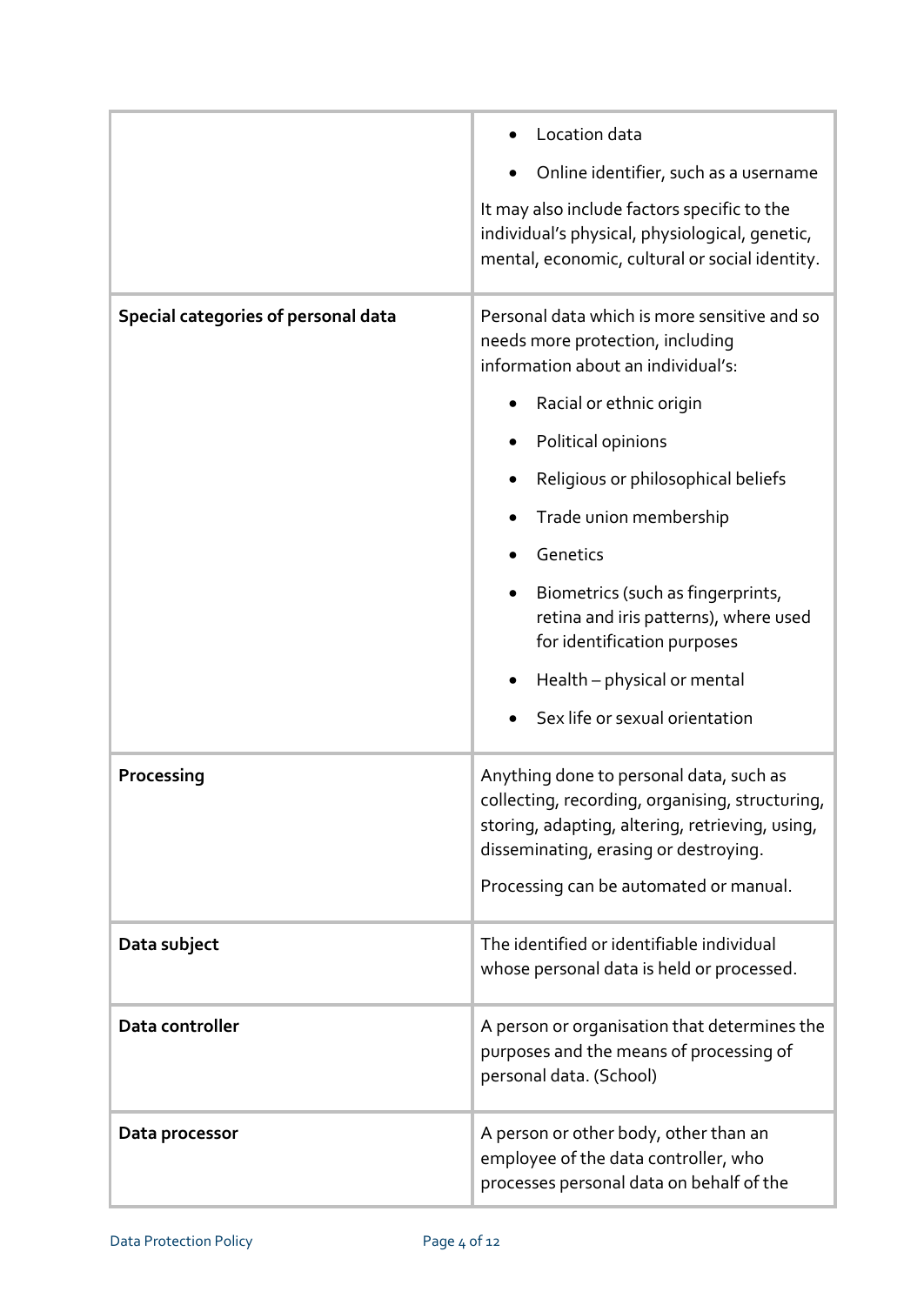|                      | data controller. (Includes contractors, the<br>Council, & Examination body)                                                                                |
|----------------------|------------------------------------------------------------------------------------------------------------------------------------------------------------|
| Personal data breach | A breach of security leading to the accidental<br>or unlawful destruction, loss, alteration,<br>unauthorised disclosure of, or access to<br>personal data. |

#### **4. The data controller**

Our school processes personal data relating to parents, pupils, staff, governors, visitors and others, and therefore is a data controller.

Redbridge Primary School is registered as a data controller with the ICO and will renew this registration annually or as otherwise legally required.

#### **5. Roles and responsibilities**

This policy applies to **all staff** employed by the school, and to external organisations or individuals working on our behalf. Staff who do not comply with this policy may face disciplinary action.

#### **5.1 Governing board**

The governing board has overall responsibility for ensuring that our school complies with all relevant data protection obligations.

#### **5.2 Data protection officer**

The data protection officer (DPO) is responsible for overseeing the implementation of this policy, monitoring our compliance with data protection law, and developing related policies and guidelines where applicable.

They will provide an annual report of their activities directly to the governing board and, where relevant, report to the board their advice and recommendations on school data protection issues.

The DPO is also the first point of contact for individuals whose data the school processes, and for the ICO.

#### Our DPO is Pervinder Sandhu and is contactable via:

The London Borough of Redbridge, Lynton House, 255-259 High Road, Ilford, IG1 1NY,

*Email: [dataprotection.schools@redbridge.gov.uk](mailto:dataprotection.schools@redbridge.gov.uk) ,* 

*Tel: 020 8708 8393.*

#### **5.3 Headteacher**

The headteacher acts as the representative of the data controller on a day-to-day basis.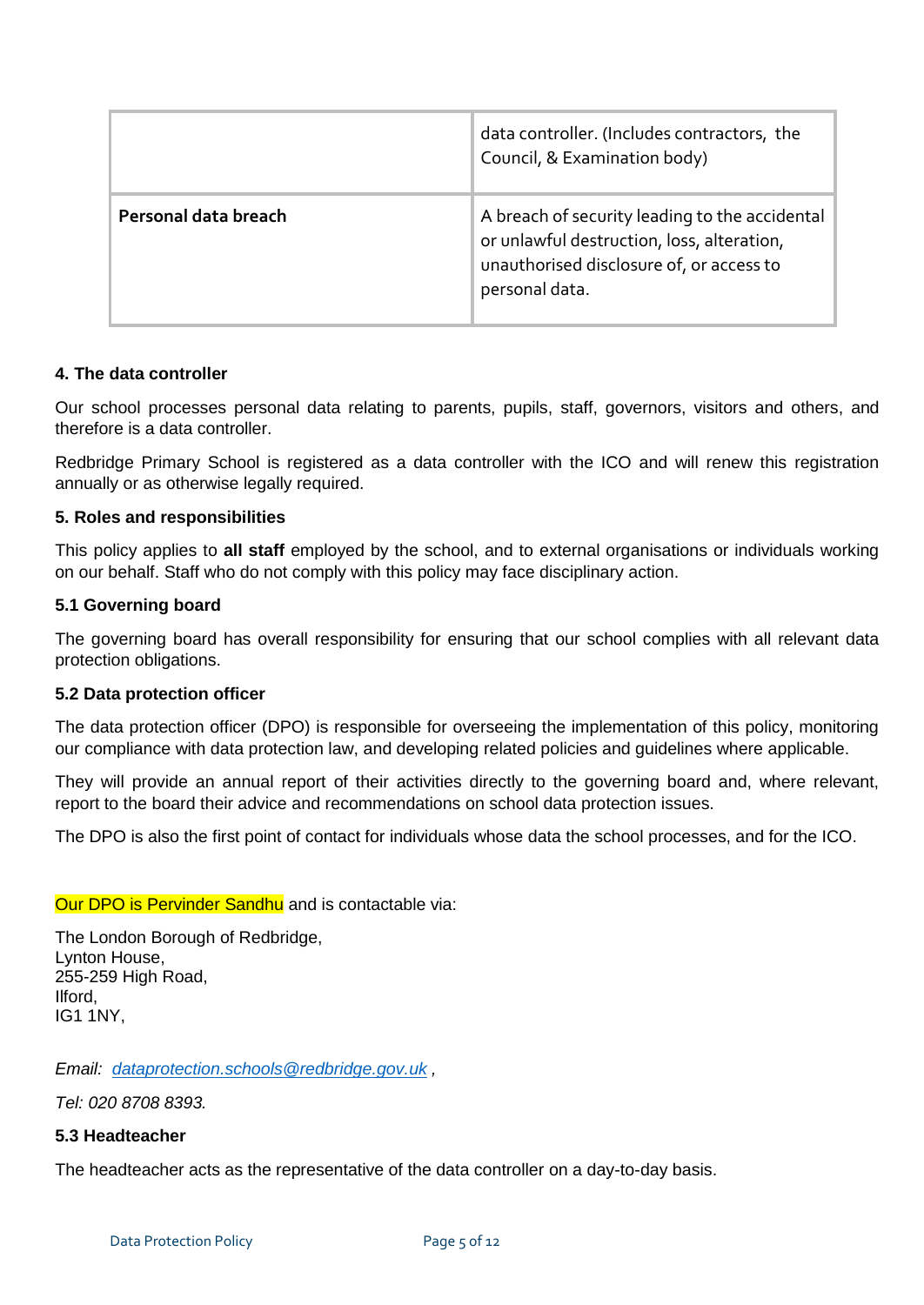#### **5.4 All staff**

Staff are responsible for:

- Collecting, storing and processing any personal data in accordance with this policy
- Informing the school of any changes to their personal data, such as a change of address
- Contacting the DPO in the following circumstances:
- o With any questions about the operation of this policy, data protection law, retaining personal data or keeping personal data secure
- $\circ$  If they have any concerns that this policy is not being followed
- $\circ$  If they are unsure whether or not they have a lawful basis to use personal data in a particular way
- $\circ$  If they need to rely on or capture consent, draft a privacy notice, deal with data protection rights invoked by an individual, or transfer personal data outside the European Economic Area
- o If there has been a data breach
- $\circ$  Whenever they are engaging in a new activity that may affect the privacy rights of individuals
- $\circ$  If they need help with any contracts or sharing personal data with third parties

#### **6. Data protection principles**

The GDPR is based on data protection principles that our school must comply with.

The principles say that personal data must be:

- Processed lawfully, fairly and in a transparent manner
- Collected for specified, explicit and legitimate purposes
- Adequate, relevant and limited to what is necessary to fulfil the purposes for which it is processed
- Accurate and, where necessary, kept up to date
- Kept for no longer than is necessary for the purposes for which it is processed
- Processed in a way that ensures it is appropriately secure

This policy sets out how the school aims to comply with these principles.

#### **7. Collecting personal data**

#### **7.1 Lawfulness, fairness and transparency**

We will only process personal data where we have one of 6 'lawful bases' (legal reasons) to do so under data protection law:

- The data needs to be processed so that the school can **fulfil a contract** with the individual, or the individual has asked the school to take specific steps before entering into a contract
- The data needs to be processed so that the school can **comply with a legal obligation**
- The data needs to be processed to ensure the **vital interests** of the individual e.g. to protect someone's life
- The data needs to be processed so that the school, as a public authority, can perform a task **in the public interest,** and carry out its official functions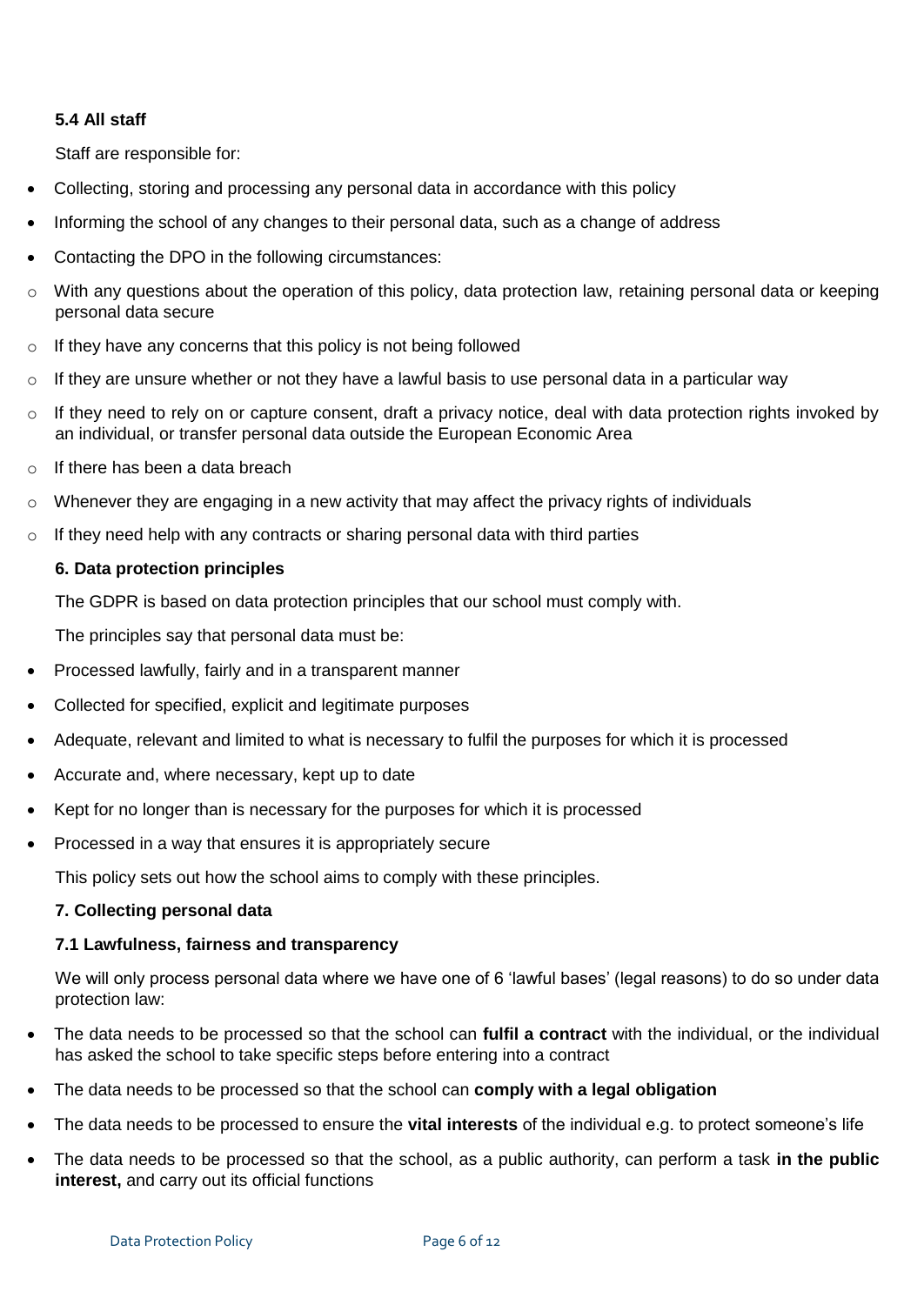- The data needs to be processed for the **legitimate interests** of the school or a third party (provided the individual's rights and freedoms are not overridden)
- The individual (or their parent/carer when appropriate in the case of a pupil) has freely given clear **consent**

For special categories of personal data, we will also meet one of the special category conditions for processing which are set out in the GDPR and Data Protection Act 2018.

#### *Redbridge Primary School*

If we offer online services to pupils, such as classroom apps, and we intend to rely on consent as a basis for processing, we will get parental consent (except for online counselling and preventive services).

Whenever we first collect personal data directly from individuals, we will provide them with the relevant information required by data protection law.

#### **7.2 Limitation, minimisation and accuracy**

We will only collect personal data for specified, explicit and legitimate reasons. We will explain these reasons to the individuals when we first collect their data.

If we want to use personal data for reasons other than those given when we first obtained it, we will inform the individuals concerned before we do so, and seek consent where necessary.

Staff must only process personal data where it is necessary in order to do their jobs.

When staff no longer need the personal data they hold, they must ensure it is deleted or anonymised. This will be done in accordance with the school's record of processing activities.

#### **8. Sharing personal data**

We will not normally share personal data with anyone else, but may do so where:

- There is an issue with a pupil or parent/carer that puts the safety of our staff at risk
- We need to liaise with other agencies we will seek consent as necessary before doing this
- Our suppliers or contractors need data to enable us to provide services to our staff and pupils for example, IT companies. When doing this, we will:
- o Only appoint suppliers or contractors which can provide sufficient guarantees that they comply with data protection law
- o Establish a data sharing agreement with the supplier or contractor, either in the contract or as a standalone agreement, to ensure the fair and lawful processing of any personal data we share
- o Only share data that the supplier or contractor needs to carry out their service, and information necessary to keep them safe while working with us

We will also share personal data with law enforcement and government bodies where we are legally required to do so, including for:

- The prevention or detection of crime and/or fraud
- The apprehension or prosecution of offenders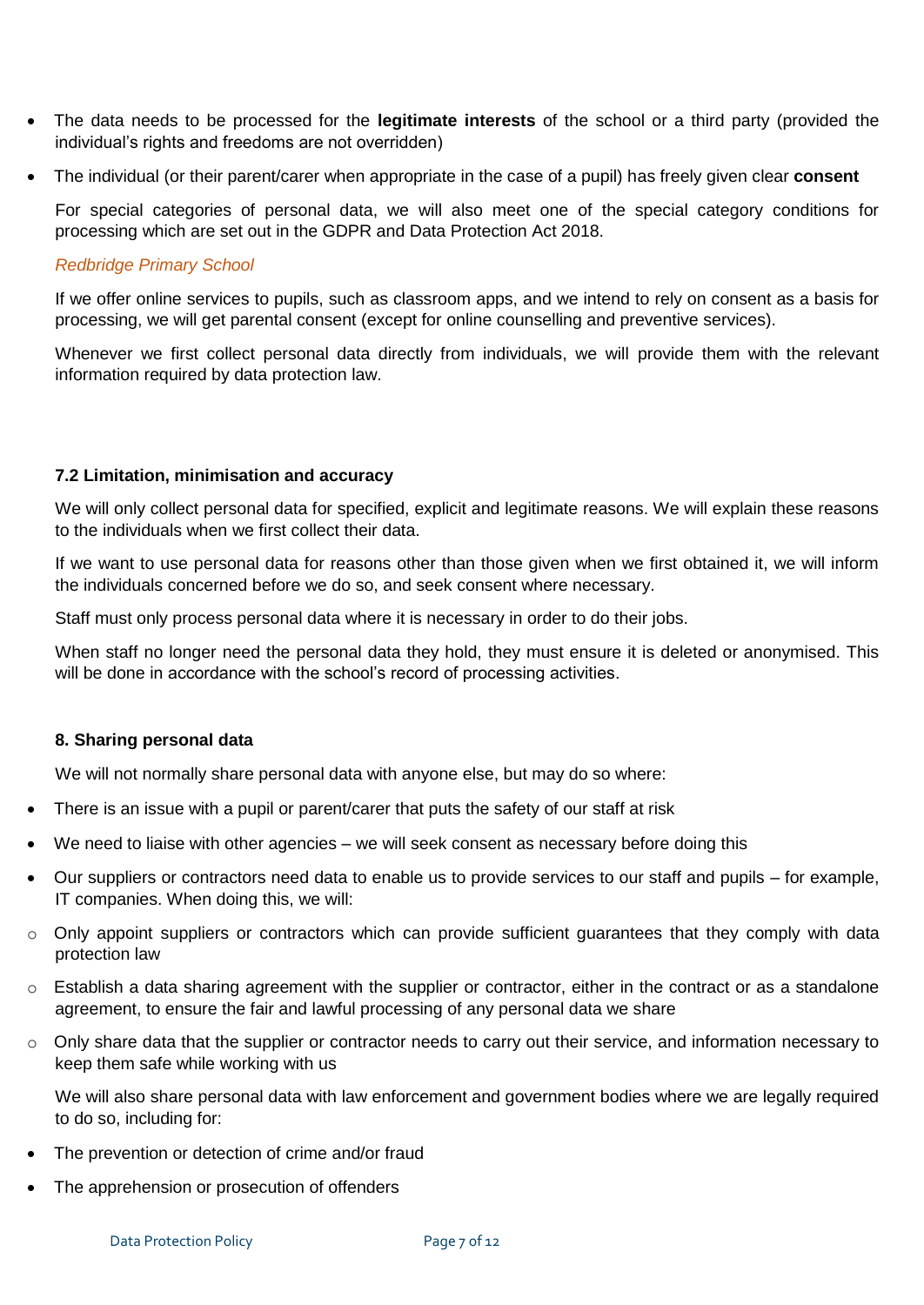- The assessment or collection of tax owed to HMRC
- In connection with legal proceedings
- Where the disclosure is required to satisfy our safeguarding obligations
- Research and statistical purposes, as long as personal data is sufficiently anonymised or consent has been provided

We may also share personal data with emergency services and local authorities to help them to respond to an emergency situation that affects any of our pupils or staff.

Where we transfer personal data to a country or territory outside the European Economic Area, we will do so in accordance with data protection law.

#### **9. Subject access requests and other rights of individuals**

#### **9.1 Subject access requests**

Individuals have a right to make a 'subject access request' to gain access to personal information that the school holds about them. This includes:

- Confirmation that their personal data is being processed
- Access to a copy of the data
- The purposes of the data processing
- The categories of personal data concerned
- Who the data has been, or will be, shared with
- How long the data will be stored for, or if this isn't possible, the criteria used to determine this period
- The source of the data, if not the individual
- Whether any automated decision-making is being applied to their data, and what the significance and consequences of this might be for the individual

Subject access requests must be submitted in writing, either by letter, email or fax to the Redbridge Primary School; They should include:

- Name of individual
- Correspondence address
- Contact number and email address
- Details of the information requested

If staff receive a subject access request they must immediately forward it to the R Targett Adams/ R Khanam.

#### **9.2 Children and subject access requests**

Personal data about a child belongs to that child, and not the child's parents or carers. For a parent or carer to make a subject access request with respect to their child, the child must either be unable to understand their rights and the implications of a subject access request, or have given their consent.

Children below the age of 12 are generally not regarded to be mature enough to understand their rights and the implications of a subject access request. Therefore, most subject access requests from parents or carers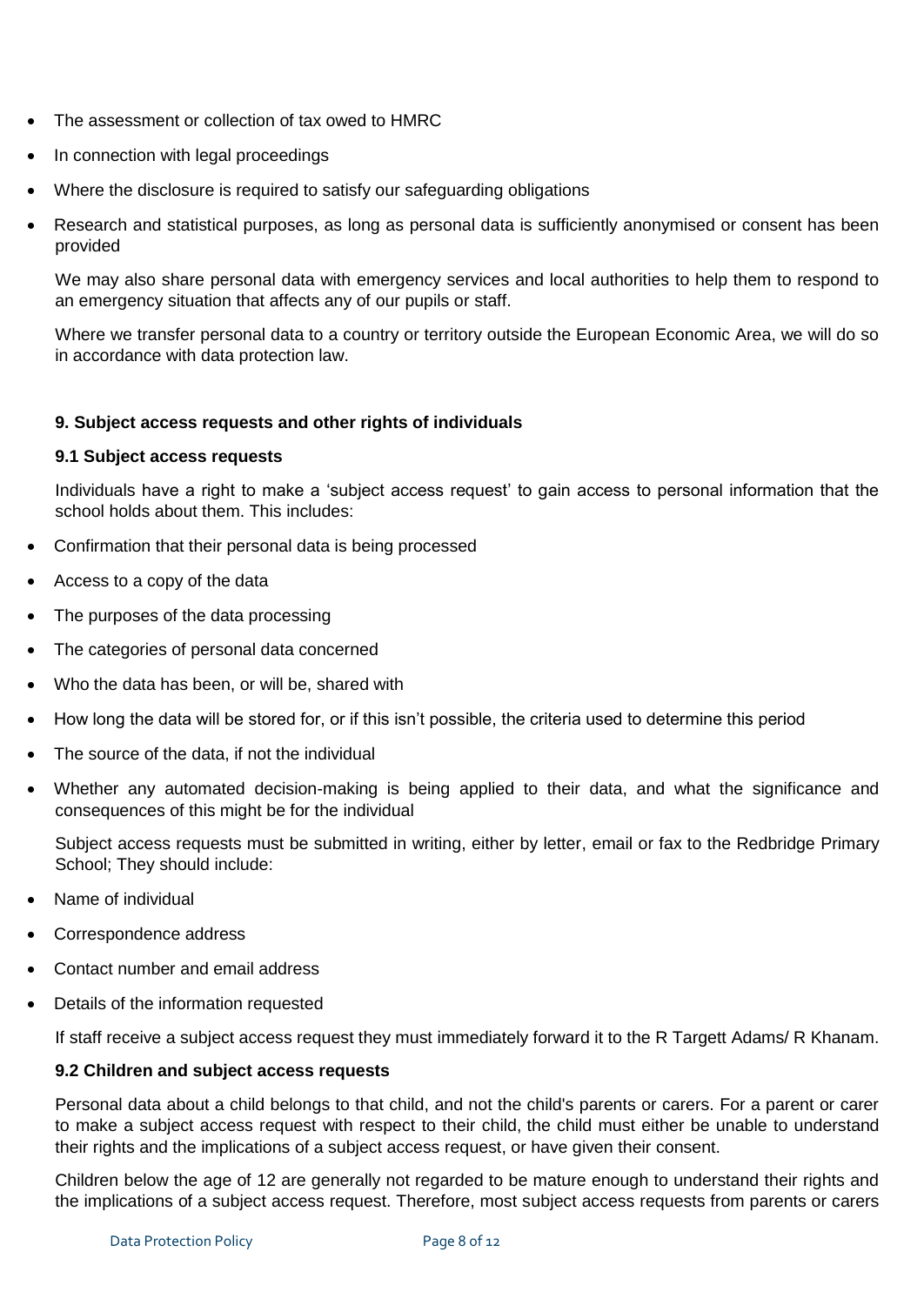of pupils at our school may be granted without the express permission of the pupil. This is not a rule and a pupil's ability to understand their rights will always be judged on a case-by-case basis.

#### **9.3 Responding to subject access requests**

When responding to requests, we:

- May ask the individual to provide 2 forms of identification
- May contact the individual via phone to confirm the request was made
- Will respond without delay and within 1 month of receipt of the request
- Will provide the information free of charge
- May tell the individual we will comply within 3 months of receipt of the request, where a request is complex or numerous. We will inform the individual of this within 1 month, and explain why the extension is necessary

We will not disclose information if it:

- Might cause serious harm to the physical or mental health of the pupil or another individual
- Would reveal that the child is at risk of abuse, where the disclosure of that information would not be in the child's best interests
- Is contained in adoption or parental order records
- Is given to a court in proceedings concerning the child

If the request is unfounded or excessive, we may refuse to act on it, or charge a reasonable fee which takes into account administrative costs.

A request will be deemed to be unfounded or excessive if it is repetitive, or asks for further copies of the same information.

When we refuse a request, we will tell the individual why, and tell them they have the right to complain to the ICO.

#### **9.4 Other data protection rights of the individual**

In addition to the right to make a subject access request (see above), and to receive information when we are collecting their data about how we use and process it (see section 7), individuals also have the right to:

- Withdraw their consent to processing at any time
- Ask us to rectify, erase or restrict processing of their personal data, or object to the processing of it (in certain circumstances)
- Prevent use of their personal data for direct marketing
- Challenge processing which has been justified on the basis of public interest
- Request a copy of agreements under which their personal data is transferred outside of the European Economic Area
- Object to decisions based solely on automated decision making or profiling (decisions taken with no human involvement, that might negatively affect them)
- Prevent processing that is likely to cause damage or distress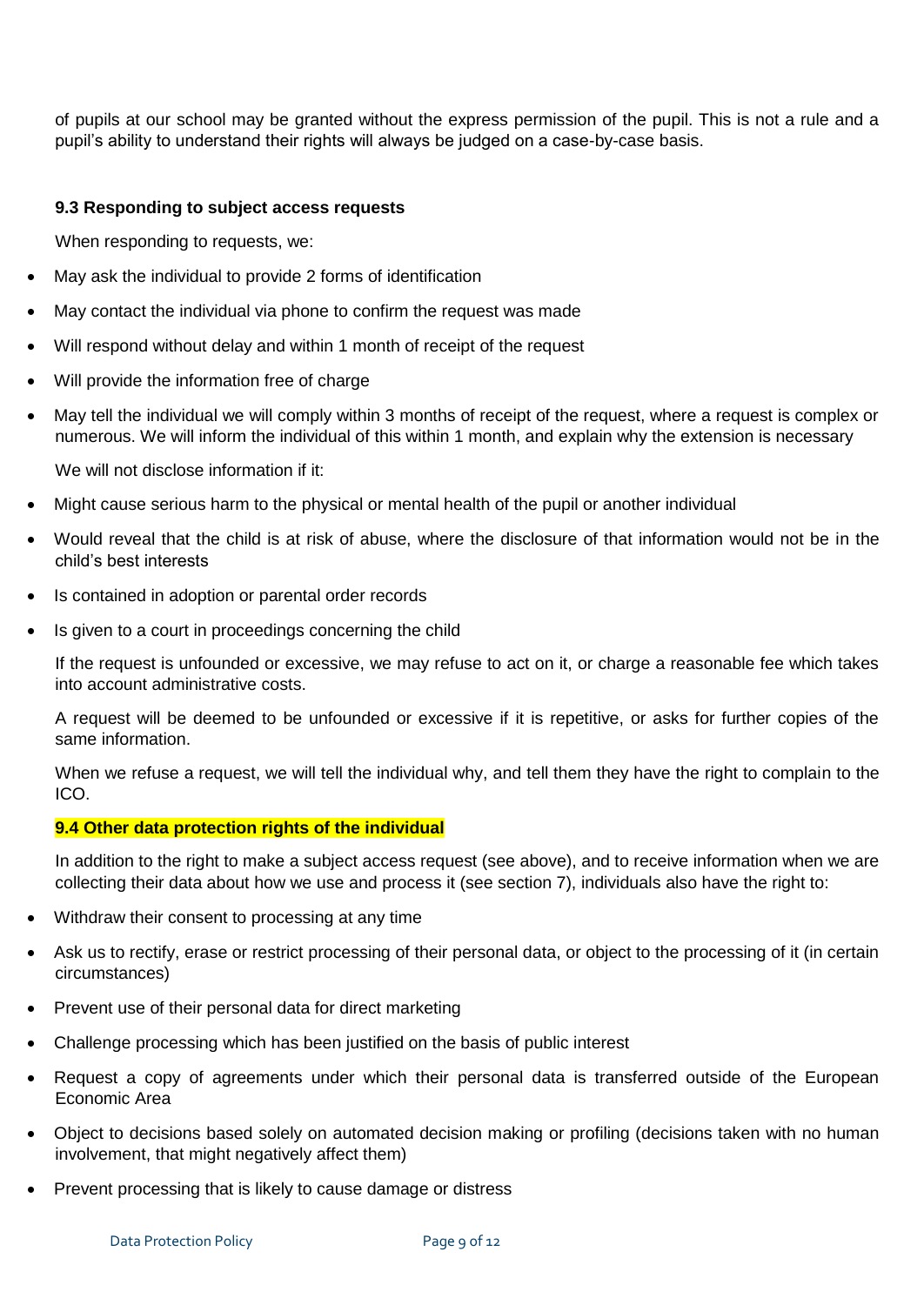- Be notified of a data breach in certain circumstances
- Make a complaint to the ICO
- Ask for their personal data to be transferred to a third party in a structured, commonly used and machinereadable format (in certain circumstances)

Individuals should submit any request to exercise these rights to Miss R Targett-Adams /Miss Khanam. If staff receive such a request, they must immediately forward it to the Miss R Targett-Adams /Miss Khanam.

#### **10. Parental requests to see the educational record**

Parents, or those with parental responsibility, have a legal right to free access to their child's educational record (which includes most information about a pupil) within 15 school days of receipt of a written request.

#### **11. CCTV**

We use CCTV in various locations around the school site to ensure it remains safe. We will adhere to the ICO's [code of practice](https://ico.org.uk/media/for-organisations/documents/1542/cctv-code-of-practice.pdf) for the use of CCTV.

We do not need to ask individuals' permission to use CCTV, but we make it clear where individuals are being recorded. Security cameras are clearly visible and accompanied by prominent signs explaining that CCTV is in use.

Any enquiries about the CCTV system should be directed to [name/job title].

#### **12. Photographs and videos**

As part of our school activities, we may take photographs and record images of individuals within our school.

We will obtain written consent from parents/carers for photographs and videos to be taken of their child for communication, marketing and promotional materials. We will clearly explain how the photograph and/or video will be used to both the parent/carer and pupil.

Uses may include:

- Within school on notice boards and in school magazines, brochures, newsletters, etc.
- Outside of school by external agencies such as the school photographer, newspapers, campaigns
- Online on our school website or social media pages

Consent can be refused or withdrawn at any time. If consent is withdrawn, we will delete the photograph or video and not distribute it further.

When using photographs and videos in this way we will not accompany them with any other personal information about the child, to ensure they cannot be identified.

See our child protection and safeguarding policy for more information on our use of photographs and videos.

#### **13. Data protection by design and default**

We will put measures in place to show that we have integrated data protection into all of our data processing activities, including:

 Appointing a suitably qualified DPO, and ensuring they have the necessary resources to fulfil their duties and maintain their expert knowledge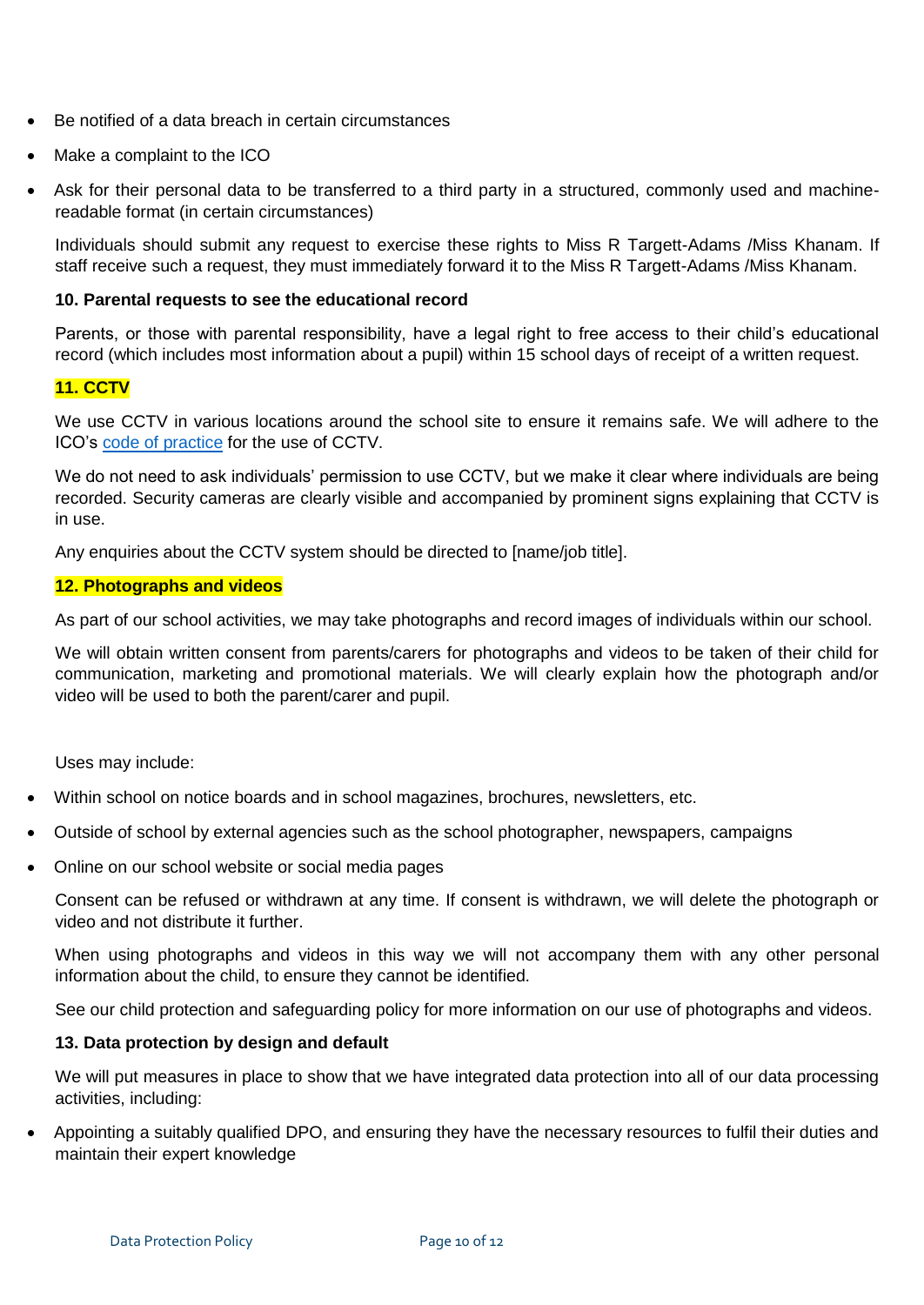- Only processing personal data that is necessary for each specific purpose of processing, and always in line with the data protection principles set out in relevant data protection law (see section 6)
- Completing privacy impact assessments where the school's processing of personal data presents a high risk to rights and freedoms of individuals, and when introducing new technologies (the DPO will advise on this process)
- Integrating data protection into internal documents including this policy, any related policies and privacy notices
- Regularly training members of staff on data protection law, this policy, any related policies and any other data protection matters; we will also keep a record of attendance
- Regularly conducting reviews and audits to test our privacy measures and make sure we are compliant
- Maintaining records of our processing activities, including:
- $\circ$  For the benefit of data subjects, making available the name and contact details of our school and DPO and all information we are required to share about how we use and process their personal data (via our privacy notices)
- o For all personal data that we hold, maintaining an internal record of the type of data, data subject, how and why we are using the data, any third-party recipients, how and why we are storing the data, retention periods and how we are keeping the data secure

#### **14. Data security and storage of records**

We will protect personal data and keep it safe from unauthorised or unlawful access, alteration, processing or disclosure, and against accidental or unlawful loss, destruction or damage.

In particular:

- Paper-based records and portable electronic devices, such as laptops and hard drives that contain personal data are kept under lock and key when not in use
- Papers containing confidential personal data must not be left on office and classroom desks, on staffroom tables, pinned to notice/display boards, or left anywhere else where there is general access
- Where personal information needs to be taken off site, staff must sign it in and out from the school office
- Passwords that are at least 8 characters long containing letters and numbers are used to access school computers, laptops and other electronic devices. Staff and pupils are reminded to change their passwords at regular intervals
- Encryption software is used to protect all portable devices and removable media, such as laptops and USB devices
- Staff, pupils or governors who store personal information on their personal devices are expected to follow the same security procedures as for school-owned equipment (see our [online safety policy/ICT policy/acceptable use agreement/policy on acceptable use])
- Where we need to share personal data with a third party, we carry out due diligence and take reasonable steps to ensure it is stored securely and adequately protected (see section 8)

#### **15. Disposal of records**